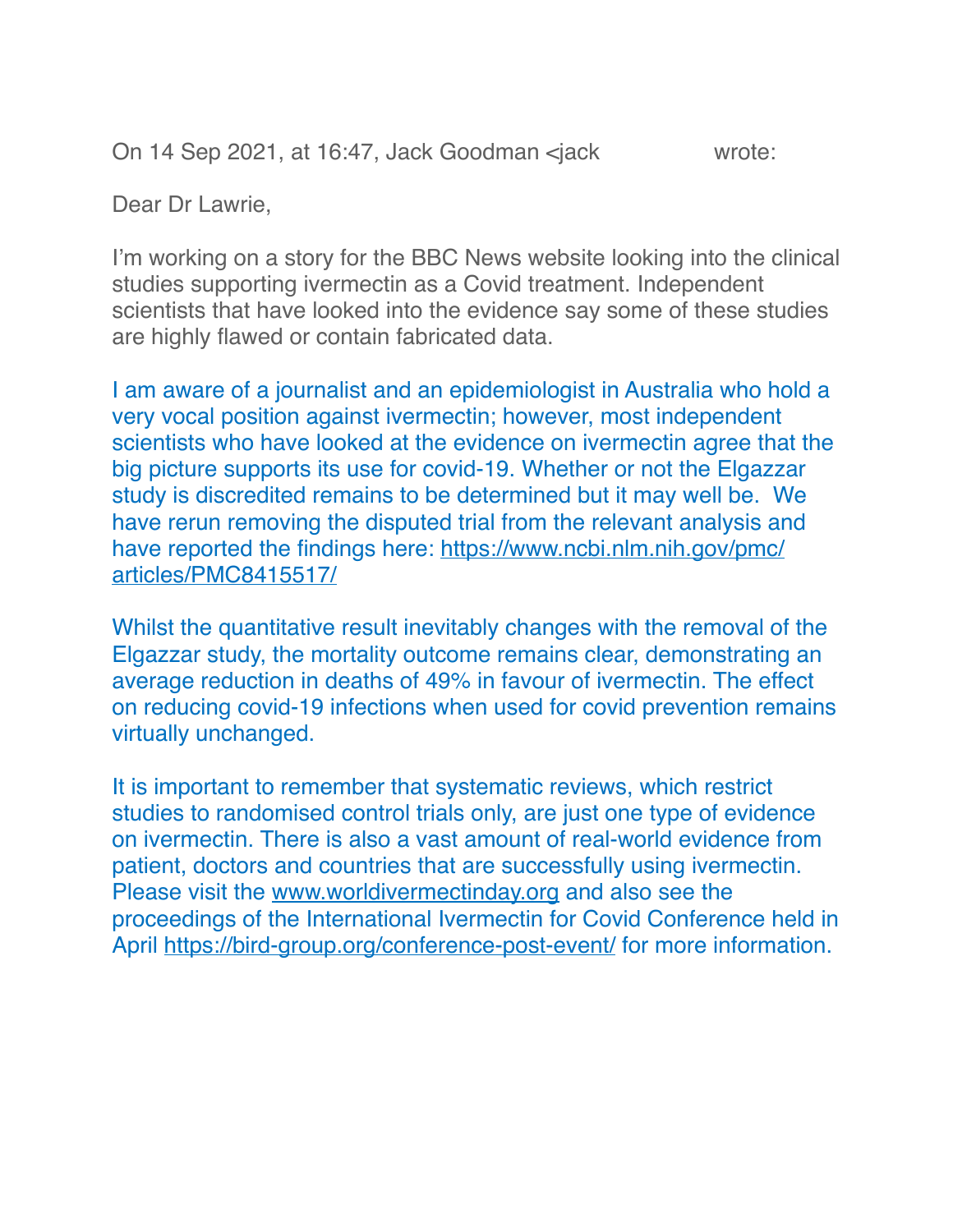

In addition, the Together trial found no benefit from the drug and the Cochrane review said there was no evidence of benefit.

The Together trial is one of many and will be added to our meta-analysis in due course. Trials are often flawed and single trials are not as robust as systematic reviews, which are the best way to understand the effects of treatments because they consider all the relevant trials. In addition, particularly during a health emergency, it is important to consider all data, including observational and real-world data, which is what the British Ivermectin Recommendation Development meeting on 20th February 2021 was about. This meeting was conducted in accordance with the *WHO Handbook for Guideline Development*. As required, the evidence-todecision document took into account people's preferences, acceptability, feasibility, equity and cost of ivermectin use in the context of covid-19.

The Together trial is a medium size, non-peer reviewed study and adds to the bank of knowledge that suggests that given late and for only 3 days, ivermectin may have little effect on covid-19 hospitalisation rates. This is not too surprising, as this would be the case for most medicines. Had the investigators followed a dosing-regime from well-documented expert protocols on early treatment, this study could have shown better results. A late-stage intervention will have less-positive outcomes. Ivermectin is widely available in Brazil, but the researchers did not check to see if participants in the placebo group had access to it or were using it. This could have skewed the results against ivermectin. In addition, the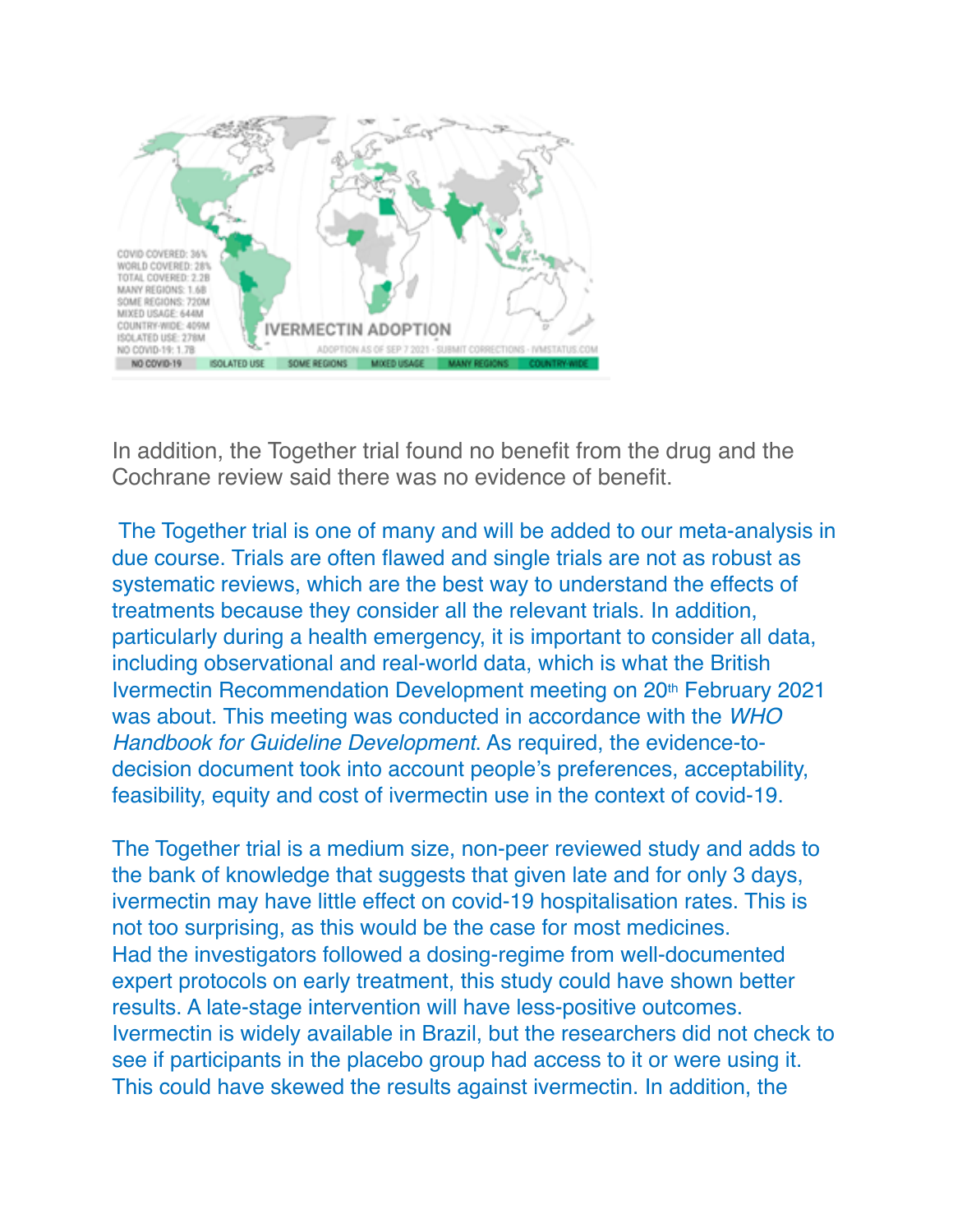authors state that their study was under-powered to detect a difference between the two groups. These potential flaws were pointed out to them in the early stage by experts in the field. There are therefore many doctors who feel this study was designed to fail.

The Cochrane study has some concerning problems and I invite you to take this opportunity to investigate them. Out of 24 available RCT's the authors chose only 4 to include in their mortality analysis, a small subset of those available. The Cochrane authors split these up further into two separate analyses. This dilutes their findings to the extent that metaanalysis was not possible in most instances, as there were no trials to pool. Instead of utilising all available evidence and presenting appropriate caveats around such wider evidence, they present an empty review with bulk but little analysis. We have written a letter to the BMJ regarding the limitations of their approach. You can find the pre-print here [https://osf.io/](https://osf.io/peqcj/) [peqcj/](https://osf.io/peqcj/)

As someone who has remained a promoter of ivermectin, have such issues with the evidence base weakened your belief in ivermectin?

I am not a promoter of ivermectin – I am a mother, medical doctor and scientist trying to help families survive covid-19. The only issues with the evidence base are the relentless efforts to undermine it. There are over 100 scientific papers on the use of human ivermectin that are relevant to covid-19. The majority suggest benefit, none show harm. I do not have a belief; I have knowledge that I would like to share.

You said on a panel that: "Ivermectin works. There's nothing that will persuade me". Do you stand by that statement?

Yes. We are beyond the point of whether or not ivermectin works, with ivermectin now being used widely by doctors around the world to treat covid-19 in combination with other effective medicines and supplements. Ivermectin is included in covid treatment protocols as evidenced at the recent International Covid Summit in Rome. Please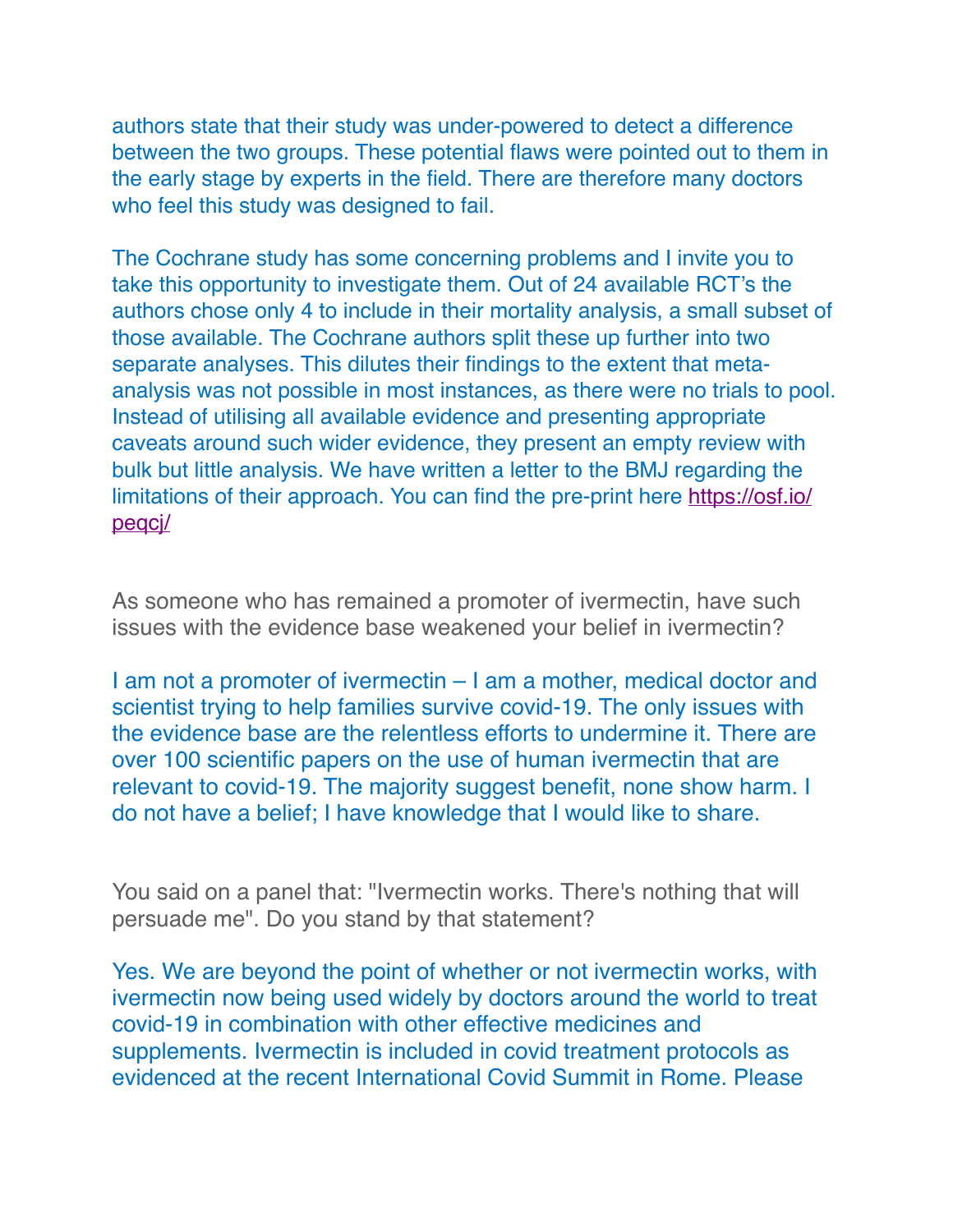refer your readers to [www.earlycovidcare.org](applewebdata://2B0EE617-2E17-4845-979A-CF06408CF816/www.earlycovidcare.org%20) for expert guidance on how to treat covid.

In a Talk Radio interview you implied that the Covid vaccine has led to a large number of deaths.

"If you take a vaccine, like the tetanus vaccine, which has been around since 1968, there's only, you know, 36 deaths report reported again, you know, attributed it on the World Health Organization's database, whereas there's 67,000 deaths reported against the COVID vaccines in just a few months on the World Health Organization database, and on the UK database is 1440. So this is unprecedented, I would say in the history of any medicine, to have so many deaths reported in such a short time, and indeed, so many reports in such a short time against a medicine."

Figures from vaccine monitoring sites refer to any deaths reported in people after they have been vaccinated, whether or not it had anything to do with the vaccine. It's unsurprising that a number of vaccinated people died in the days and weeks after their jab from unrelated causes.

Given this, do you stand by your statement and do you believe the vaccine rollout should be paused?

I have been following pharmacovigilance data on the World Health Organisation's [Vigiaccess.org](http://vigiaccess.org/) since the beginning of the year for both ivermectin, remdesivir (which is used in the UK despite there being little evidence that it works or is safe) and the covid-19 vaccines. Whilst very few reports of adverse drug reactions have been posted for ivermectin, a considerable number (2 million) have been posted for the covid-19 vaccines, including more than 10, 000 deaths. This led me to look the data reported to our UK Yellow Card system. The Yellow Card system is our early warning system for possible safety issues; clinical trials are not powered to do this.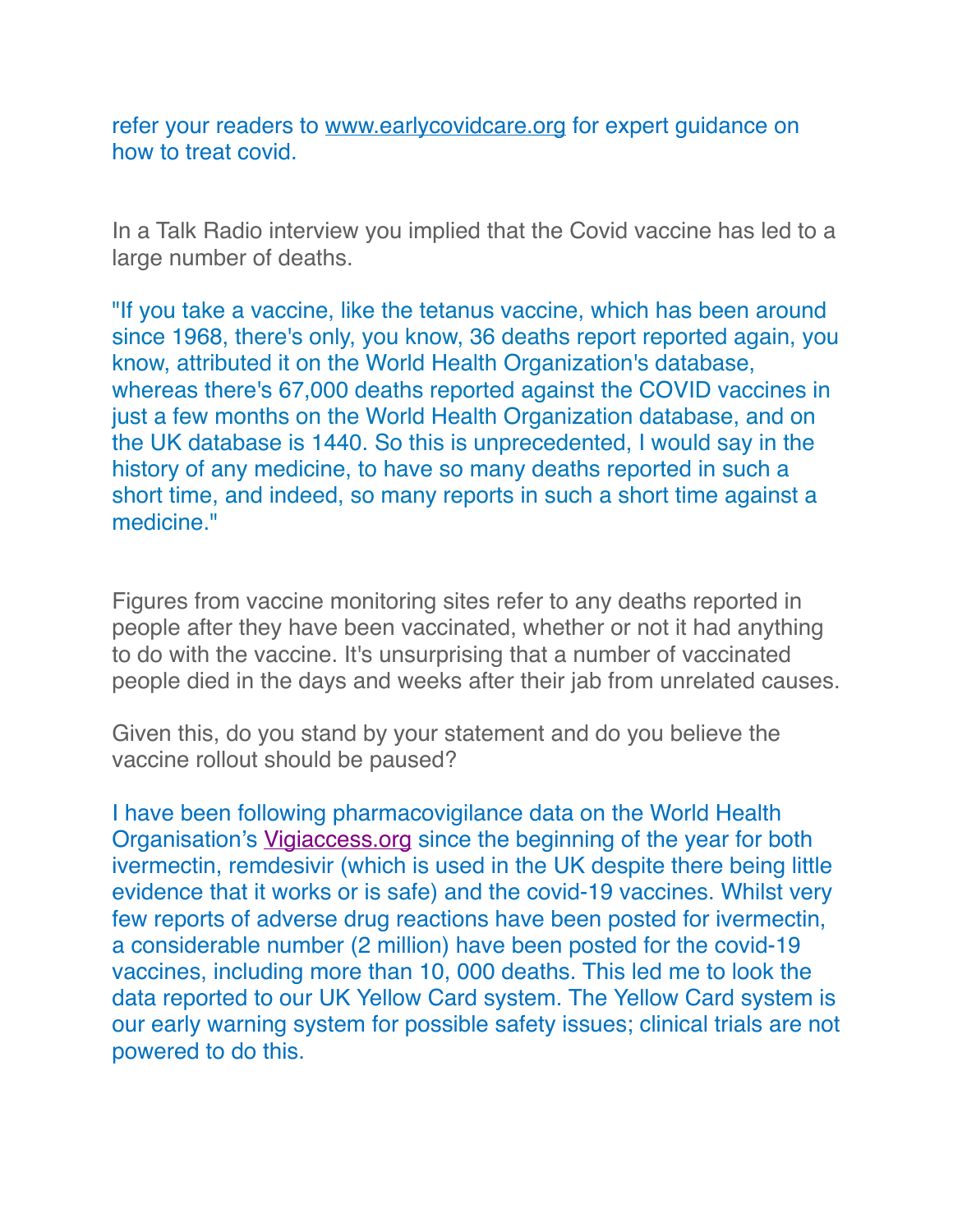Of the Yellow Card system, Dr June Raine (CEO of the MHRA) has said previously in a Guardian article: "There is no need to prove that the medicine caused the adverse reaction, just the suspicion is good enough." As at today on the Yellow Card system there are 357,956 reports of adverse reactions to the vaccines and 1,625 reported deaths in the UK. This is much higher than the number of reports that led to the cessation of the Swine Flu vaccine and needs to be urgently looked into by the MHRA. Why have a system designed to sound an alarm and then ignore it? Perhaps you should look into that.

We've spoken to an expert who has been critical of the quality of the metaanalysis you co-authored and the claims it followed the Cochrane method. They said you and the group have muddled up advocacy and scientific process and didn't examine your own conflicting interests. How do you respond?

The authors of Bryant et al have over 120 Cochrane systematic reviews under our belt. I think you can safely say that we know what we are doing. The review team included three highly experienced systematic reviewers; two of them are guideline methodologists. The meta-analysis was peerreviewed and conducted according to PRISMA methods (the base of Cochrane reviews), using GRADE and WHO guidance. Our findings are robust to the exclusion of the questionable study by Elgazzar and others and are supported by an independent team from Queen Mary's University in London [https://www.ncbi.nlm.nih.gov/pmc/](https://www.ncbi.nlm.nih.gov/pmc/articles/PMC8415515/) [articles/PMC8415515/](https://www.ncbi.nlm.nih.gov/pmc/articles/PMC8415515/) .

Please explain on what my conflicts of interest are? Does my Hippocratic Oath constitute a conflict of interest? Personally, I have more to lose than to gain. As a doctor, advocating for a safe and effective medicine in a pandemic is not a conflict of interest, it is being a good doctor. That I champion a medicine known to work in an environment hostile to its existence is my duty. I am the Director of an independent not for profit company with no paymasters to please. I have absolutely no commercial interest in any medicine nor pharmaceutical company. My aim is to save lives and alleviate suffering.